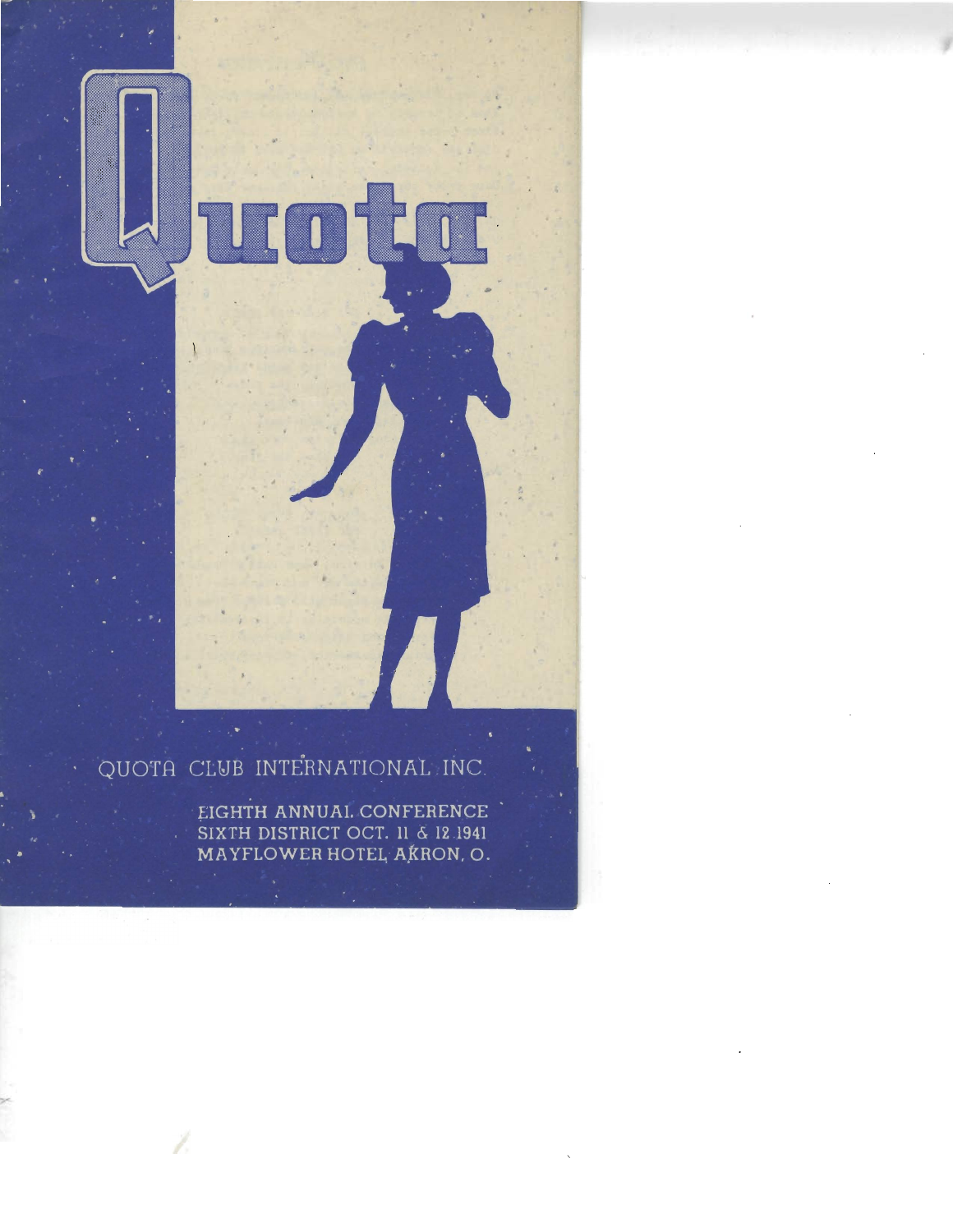### OFFICIAL PROGRAM

### $Saturday - October$  11, 1941

 $Q:OO'A.M.$ 

Morning free for shopping or sightseeing.

Registration-Second Floor

#### 12:00 Noon

VICTORY LUNCHEON Ball Room - Second Floor Mabel McDonnell - Lieutenant Governgr Presiding Invocation - Margaret Maurer  $Assembly$  Call - Bugler Presentation of Colors - Girl Scouts Pledge to Flag Songs: Star Spangled Banner God Save The King Welcome - The Honorable Lee D. Schroy, Mayor of Akron Introduction of Guests Greetings from International -Marie Higgins, International Director  $Music-Story-Tabs$  $Solo$  - Phyllis Brenneman Accompanist - Leora Stoneburner Patriotic Story - Ruth Heyburn Bond  $Taps$  $Group$  Singing - Conducted by Mr. Willis Edmund, Recreational Director,  $City$  of  $Akron.$ 

 $OFFICIAL$  PROGRAM - Continued.  $***$ Seat of the **BUSINESS SESSION** Banquet Room - Second Floor  $2:00 \text{ } P \cdot M$ . Mary O. Harrison, District Governor Presiding Invocation  $-$  *lane* Roberts  $-$  Hettie Murdock Welcome - Katherine Collins Response  $-Mary of *Finance*$ In Memory Introductions - District Governor  $Rol'l - Cal'l$  $-$  District Secretary Committee Reports -Conference Program - Frances Mahaffey Credentials  $less$  richard Report - District Secretary-Treasurer Report - District Covernor Club Activities - Club Presidents Report of Nominating Committee Election of Officers  $Club$  Problems and Questions  $\sim$ Effie Loudermilk, International president. Leader. Report of Resolutions' Committee Report of Auditing Committee Adjournment.

Quota Means "To Share"

Quota Motto "We Share"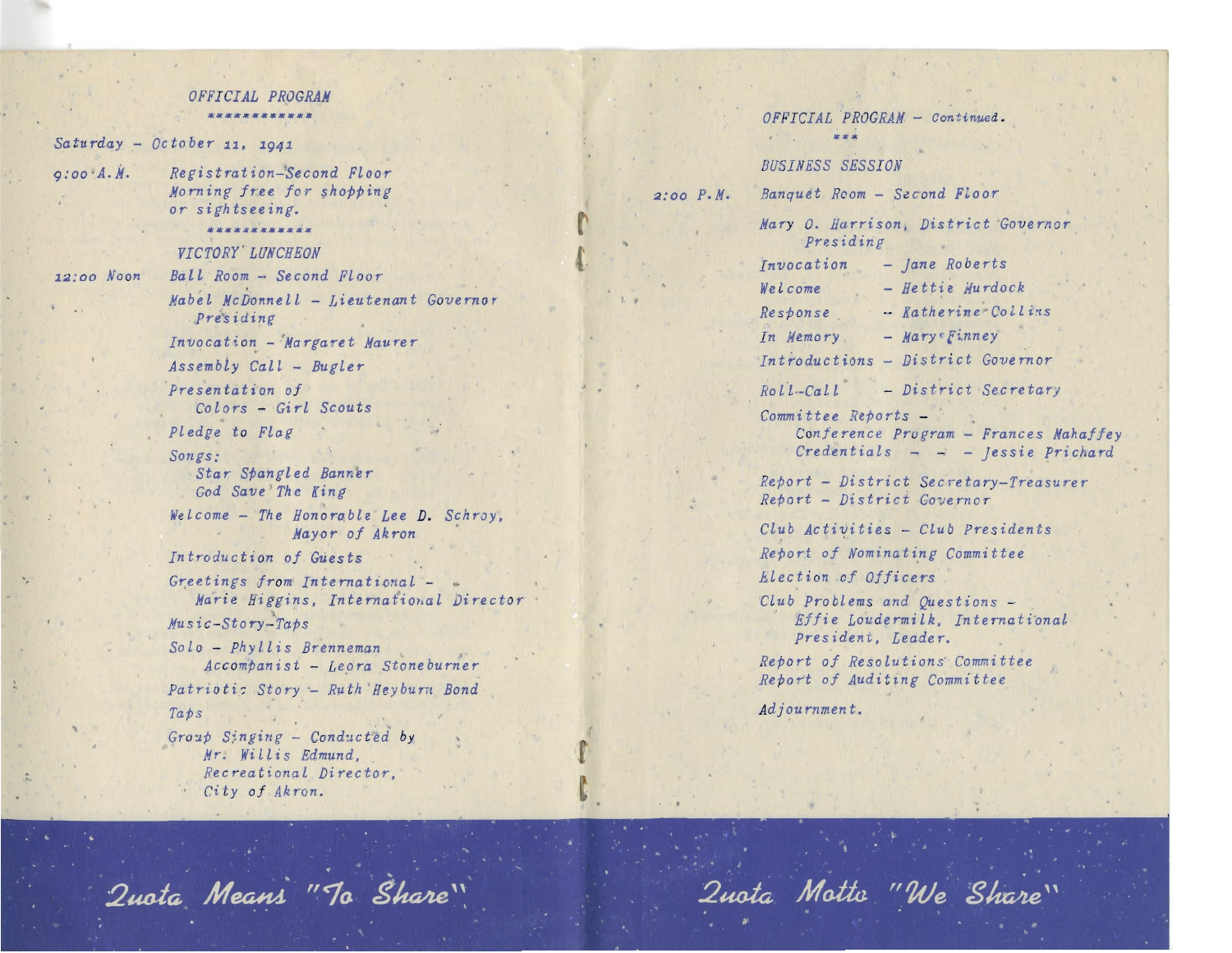OFFICIAL PROGRAM - Continued.

#### **BANOUET**

7:00 P.M. Reception and Banquet Ball Room - Second Floor Presiding - Mary O. Harrison Toastmaster - Lucile King Invocation - Dr. Esther Bebout Greetings  $-$  Mr. Dave Towell, President, Chamber of Commerce

Introduction of Guests

"The Romance of Rivers" Musical Natrative Russell "Sonny" Oberlin -Boy Soprano Gertrude Waddell - Contralto Frank Brenneman - Baritone Estelle Ruth - Author, Reader, and Accompanist.

"A Quota Message" - Effie Loudermilk, International President.

Installation of Officers -Mary O. Harrison

Song - Good Night Ladies.

# OFFICIAL PROGRAM - Continued.

8:00 A.M. President's Council Meeting  $Parlor$   $M^B$  - Third Floor

 $9:00 A.M.$ Breakfast

Ball Room -- Second Floor

Presiding - Lucile King Invocation - Jessie Wilson

Unfinished Business - Mary O. Harrison

Presentation of Gavel

1104 Elmina an

Greetings - Governor, Sixth District

Song - God Be With You Till We Meet Again.

Quota Code "The Golden Rule"